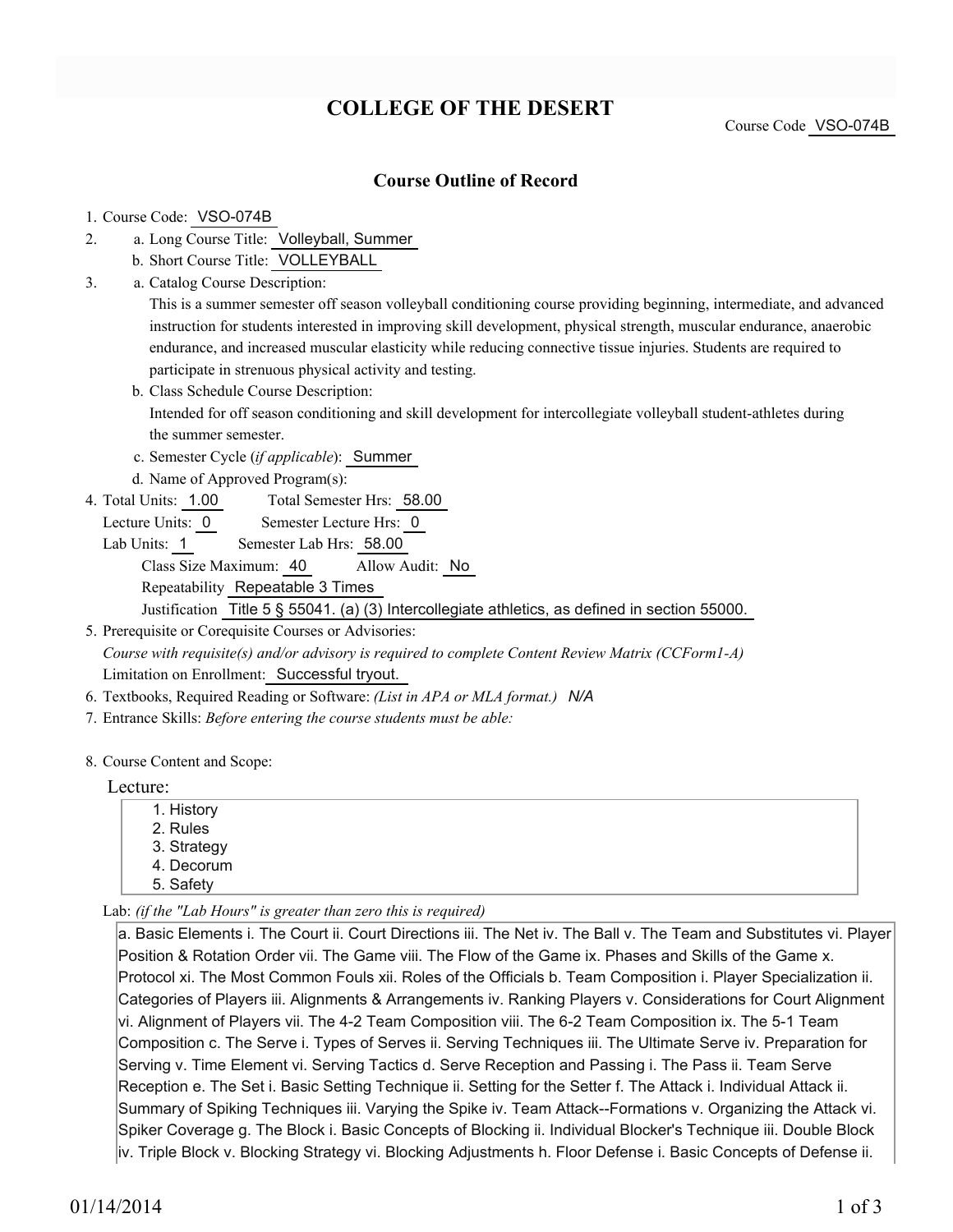## VSO 074B-Volleyball, Summer

Perimeter/See-and-Respond Defense iii. Individual Defensive Skills iv. Team Formations v. Man-Up Defense vi. Man-Down Defense

9. Course Student Learning Outcomes:

1.

Perform, with an increasing degree of proficiency, elementary fitness activities that demonstrate measurable improvements in coordination, aerobic capacity, muscular strength and overall flexibility.

- 10. Course Objectives: Upon completion of this course, students will be able to:
	- a. Recognize and demonstrate correct mechanical techniques for the performance of volleyball skills.
	- b. Understand and apply properly the rules and offensive and defensive strategies of the game.
	- c. Demonstrate an understanding of safety and injury prevention.
	- d. Demonstrate character, sportsmanship and an appreciation for the game.
	- e. Demonstrate a higher level of physical fitness and sport-specific strength and conditioning.
- 11. Methods of Instruction: *(Integration: Elements should validate parallel course outline elements)* 
	- a. Demonstration, Repetition/Practice
	- b. Discussion
	- c. Lecture

Other Methods:

Guest speakers. Student reports. Audio/visual presentations.

12. Assignments: (List samples of specific activities/assignments students are expected to complete both in and outside of class.) In Class Hours: 58.00

Outside Class Hours: 0

- a. Out-of-class Assignments
- b. In-class Assignments

a. Viewing of VCR or TV analysis of volleyball activities. b. Skill practice by the individual student.

13. Methods of Evaluating Student Progress: The student will demonstrate proficiency by:

- Field/physical activity observations
- Group activity participation/observation
- Student participation/contribution
- 14. Methods of Evaluating: Additional Assesment Information:

a. Fitness assessments b. Skill demonstration c. Attendance and participation.

- 15. Need/Purpose/Rationale -- All courses must meet one or more CCC missions.
	- PO-GE C5 Personal Growth and Development

Exhibit habits of intellectual exploration, personal responsibility, and well being.

- IO Personal and Professional Development Demonstrate an understanding of ethical issues to make sound judgments and decisions.
- 16. Comparable Transfer Course

| <b>University System</b> | <b>Campus</b> | Course Number | <b>Course Title</b> | <b>Catalog Year</b> |
|--------------------------|---------------|---------------|---------------------|---------------------|
|--------------------------|---------------|---------------|---------------------|---------------------|